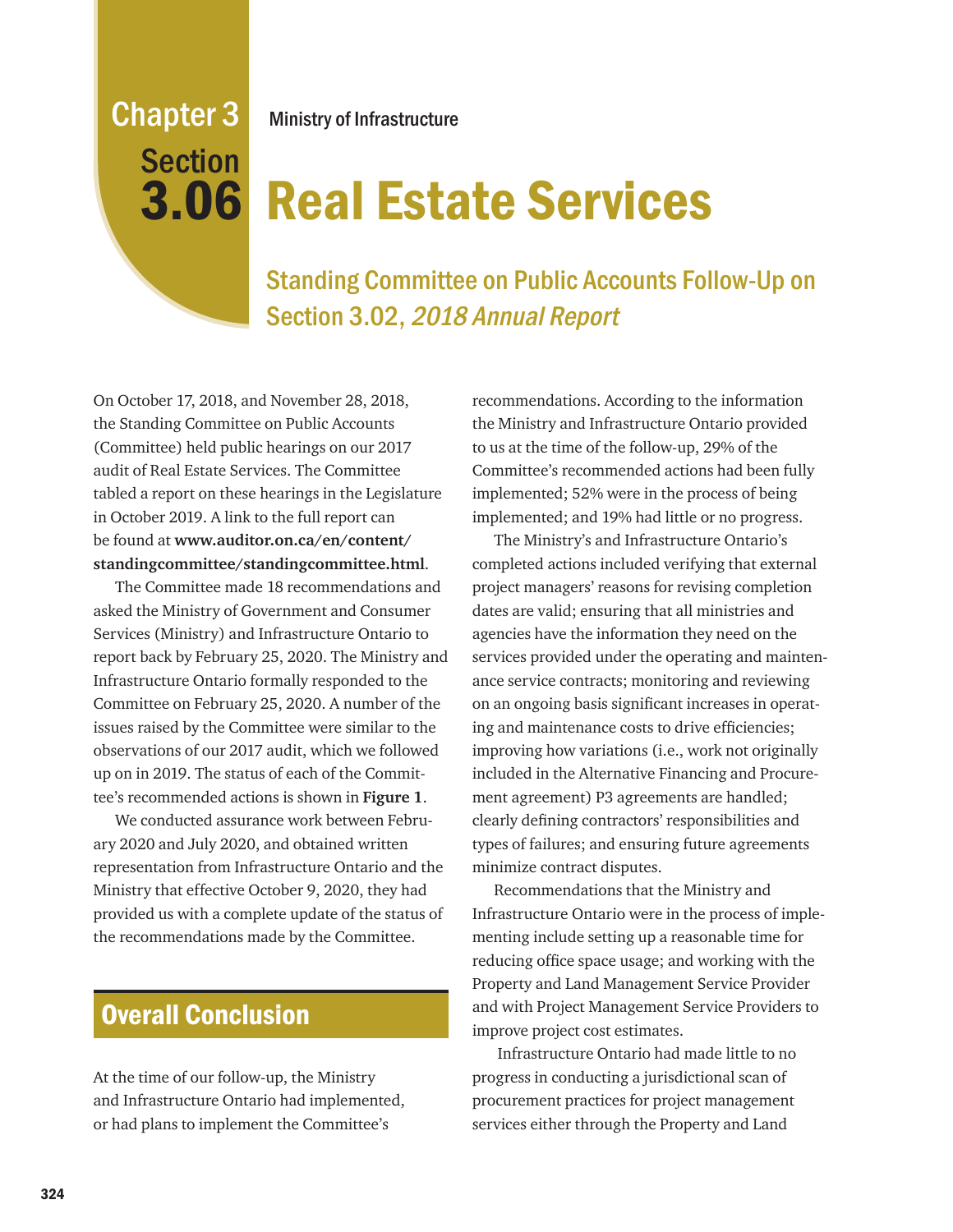#### Figure 1: Summary Status of Actions Recommended in December 2019 Committee Report

Prepared by the Office of the Auditor General of Ontario

|                         |                                    |                                    |                                               | <b>Status of Actions Recommended</b>   |                                          |                                       |
|-------------------------|------------------------------------|------------------------------------|-----------------------------------------------|----------------------------------------|------------------------------------------|---------------------------------------|
|                         | # of Actions<br><b>Recommended</b> | <b>Fully</b><br><b>Implemented</b> | In the Process of<br><b>Being Implemented</b> | <b>Little or No</b><br><b>Progress</b> | <b>Will Not Be</b><br><b>Implemented</b> | <b>No Longer</b><br><b>Applicable</b> |
| Recommendation 1        | 3                                  |                                    | 1                                             | 2                                      |                                          |                                       |
| Recommendation 2        | $\mathbf{1}$                       |                                    | $\mathbf{1}$                                  |                                        |                                          |                                       |
| Recommendation 3        | $\mathbf{1}$                       |                                    | 1                                             |                                        |                                          |                                       |
| Recommendation 4        | $\mathbf{1}$                       |                                    | 1                                             |                                        |                                          |                                       |
| Recommendation 5        | $\overline{2}$                     |                                    | 1                                             | 1                                      |                                          |                                       |
| Recommendation 6        | $\overline{4}$                     | 1                                  | 3                                             |                                        |                                          |                                       |
| Recommendation 7        | 3                                  | 2                                  | $\mathbf{1}$                                  |                                        |                                          |                                       |
| <b>Recommendation 8</b> | $\mathbf{1}$                       |                                    | $\mathbf{1}$                                  |                                        |                                          |                                       |
| <b>Recommendation 9</b> | $\mathbf{1}$                       |                                    |                                               | $\mathbf{1}$                           |                                          |                                       |
| Recommendation 10       | $\mathbf{1}$                       |                                    | $\mathbf{1}$                                  |                                        |                                          |                                       |
| Recommendation 11       | $\overline{2}$                     | 1                                  | $\mathbf{1}$                                  |                                        |                                          |                                       |
| Recommendation 12       | 3                                  |                                    |                                               | $\overline{2}$                         |                                          |                                       |
| Recommendation 13       | $\mathbf{1}$                       |                                    | 1                                             |                                        |                                          |                                       |
| Recommendation 14       | $\mathbf{1}$                       | 1                                  |                                               |                                        |                                          |                                       |
| Recommendation 15       | $\mathbf{1}$                       | $\mathbf{1}$                       |                                               |                                        |                                          |                                       |
| Recommendation 16       | $\overline{2}$                     | 2                                  |                                               |                                        |                                          |                                       |
| Recommendation 17       | $\overline{2}$                     |                                    | $\overline{2}$                                |                                        |                                          |                                       |
| Recommendation 18       | $\mathbf{1}$                       | $\mathbf{1}$                       |                                               |                                        |                                          |                                       |
|                         |                                    |                                    |                                               |                                        |                                          |                                       |
| <b>Total</b>            | 31                                 | 9                                  | 16                                            | $6\phantom{1}6$                        | $\bf{0}$                                 |                                       |
| %                       | <b>100</b>                         | 29                                 | 52                                            | 19                                     | $\bf{0}$                                 |                                       |

Management Service Provider (PLMSP), or the Project Management Service Provider (PMSP). As well, although Infrastructure Ontario told the Committee that it would be competitively procuring the PLMSP and PMSP contracts in 2009, it instead extended them to March 2022 with Board approval before and after the Public Accounts Committee hearing.

Both the Ministry and Infrastructure Ontario had also made little or no progress in implementing a plan to further reduce deferred maintenance. The Ministry addressed the Committees' recommendation to update base rents, by instead developing a new realty model to eliminate the allocation of rents and centralize the funding and management of realty assets.

### Detailed Status of Recommendations

**Figure 2** shows the recommendations and status details that are based on responses from the Ministry of Government and Consumer Services (Ministry) and Infrastructure Ontario, and our review of the information provided.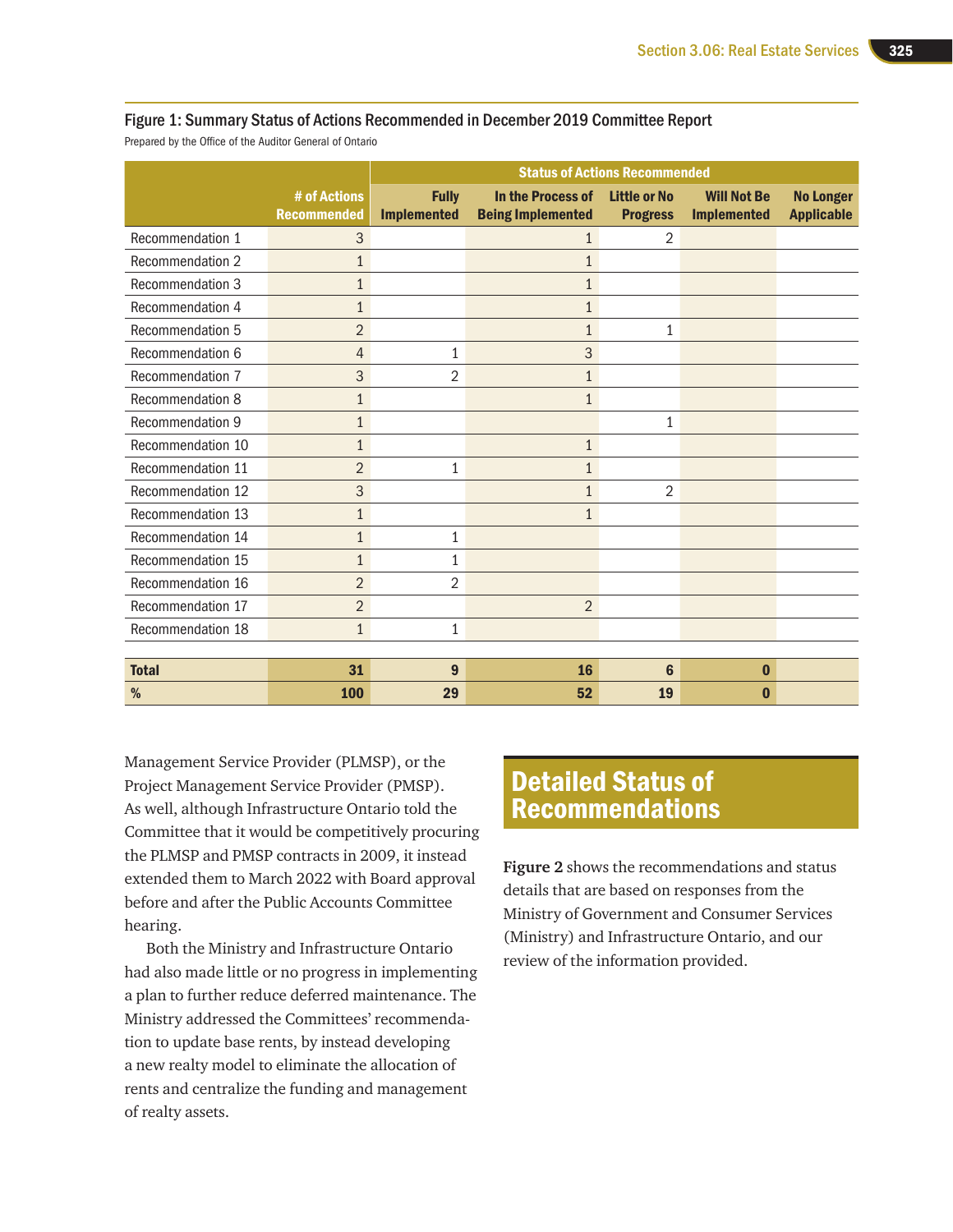#### Figure 2: Committee Recommendations and Detailed Status of Actions Taken

Prepared by the Office of the Auditor General of Ontario

| <b>Committee Recommendation</b>                                                                                                                                                                                     | <b>Status Details</b>                                                                                                                                                                                                                                                                                                                                                                                                                                                                                                                                                                                                                                                       |
|---------------------------------------------------------------------------------------------------------------------------------------------------------------------------------------------------------------------|-----------------------------------------------------------------------------------------------------------------------------------------------------------------------------------------------------------------------------------------------------------------------------------------------------------------------------------------------------------------------------------------------------------------------------------------------------------------------------------------------------------------------------------------------------------------------------------------------------------------------------------------------------------------------------|
| <b>Recommendation 1</b>                                                                                                                                                                                             |                                                                                                                                                                                                                                                                                                                                                                                                                                                                                                                                                                                                                                                                             |
| Infrastructure Ontario should review                                                                                                                                                                                |                                                                                                                                                                                                                                                                                                                                                                                                                                                                                                                                                                                                                                                                             |
| its procurement process for project                                                                                                                                                                                 |                                                                                                                                                                                                                                                                                                                                                                                                                                                                                                                                                                                                                                                                             |
| management services with the objective<br>of increasing competition by:                                                                                                                                             |                                                                                                                                                                                                                                                                                                                                                                                                                                                                                                                                                                                                                                                                             |
| • conducting a cross-jurisdictional scan<br>of procurement practices in similarly<br>sized jurisdictions;<br>Status: Little or no progress.                                                                         | At the time of this follow-up, Infrastructure Ontario had not conducted a cross-<br>jurisdictional scan of procurement practices in other similarly sized jurisdictions.<br>Infrastructure Ontario had planned to reach out to three organizations, two of which<br>were in the same jurisdiction. It had begun to schedule future meetings with one<br>these organizations in June 2020 to discuss procurement practices.                                                                                                                                                                                                                                                  |
|                                                                                                                                                                                                                     | On December 1, 2017, a few days prior to the release of our 2017 audit report, staff<br>at Infrastructure Ontario presented options to its Executive Committee to address<br>the March 2020 expiry of the Property and Land Management Service Provider<br>(PLMSP) and Project Management Service Provider (PMSP) contracts. The options<br>presented included negotiating contract extensions to March 2022, instead of going<br>to market to competitively procure these services through an open Request for<br>Proposal (RFP) when the contracts expire. Infrastructure Ontario indicated it wanted<br>more time to develop a procurement strategy for these contracts. |
|                                                                                                                                                                                                                     | On June 6, 2018, the Board of Infrastructure Ontario approved the extension of<br>the PLMSP contract until March 31, 2022 and also approved that work commence<br>on extending the PMSP contract to align with the new expiry date of the PLMSP<br>contract.                                                                                                                                                                                                                                                                                                                                                                                                                |
|                                                                                                                                                                                                                     | On November 28, 2018, the Chief Executive Officer of Infrastructure Ontario<br>informed the Public Accounts Committee that Infrastructure Ontario would be<br>going out in 2019 to competitively procure the PMSP contracts and look at ways to<br>increase the number of competitors.                                                                                                                                                                                                                                                                                                                                                                                      |
|                                                                                                                                                                                                                     | However, On October 24, 2019, the Board of Infrastructure Ontario approved the<br>extension of the existing PMSP contracts to March 31, 2022.                                                                                                                                                                                                                                                                                                                                                                                                                                                                                                                               |
|                                                                                                                                                                                                                     | A number of the Committee's recommendations address the procurement<br>of new PMSP contracts. However, there has been little or no progress on the<br>implementation of related recommendations as a result of the June 2018 and<br>October 2019 contract extensions.                                                                                                                                                                                                                                                                                                                                                                                                       |
| exploring all the proposals outlined in<br>a 2014 consultant's report for the best<br>approaches for outsourcing project<br>management services;<br>Status: In the process of being<br>implemented by January 2022. | At the time of this follow-up, Infrastructure Ontario was drafting a request for<br>proposal to procure a consultant that could provide technical advice and research<br>for the next Project Manager Service Provider (PMSP) contract. Although the<br>request for proposal, dated July 13, 2020, does not specifically mention the 2014<br>consultant's report, it does note that past reports will be used in deciding on<br>recommendations for the future PMSP contract. Infrastructure Ontario informed<br>us that the proposals from the 2014 consultant's report will be considered in<br>developing the next PMSP procurement in January 2022.                     |
| • consulting with small to medium-<br>sized businesses to understand<br>their barriers to bidding on Project<br>Management Service Provider<br>contracts.<br>Status: Little or no progress.                         | At the time of this follow-up, Infrastructure Ontario had not consulted with medium-<br>sized businesses to understand their barriers to bidding on PMSP contracts. The<br>draft request for proposal for a technical consultant to provide advice on the next<br>PMSP contract outlines the requirement to consult with service providers; however,<br>we noted that there is no requirement to consult with small to medium-sized<br>businesses specifically.                                                                                                                                                                                                             |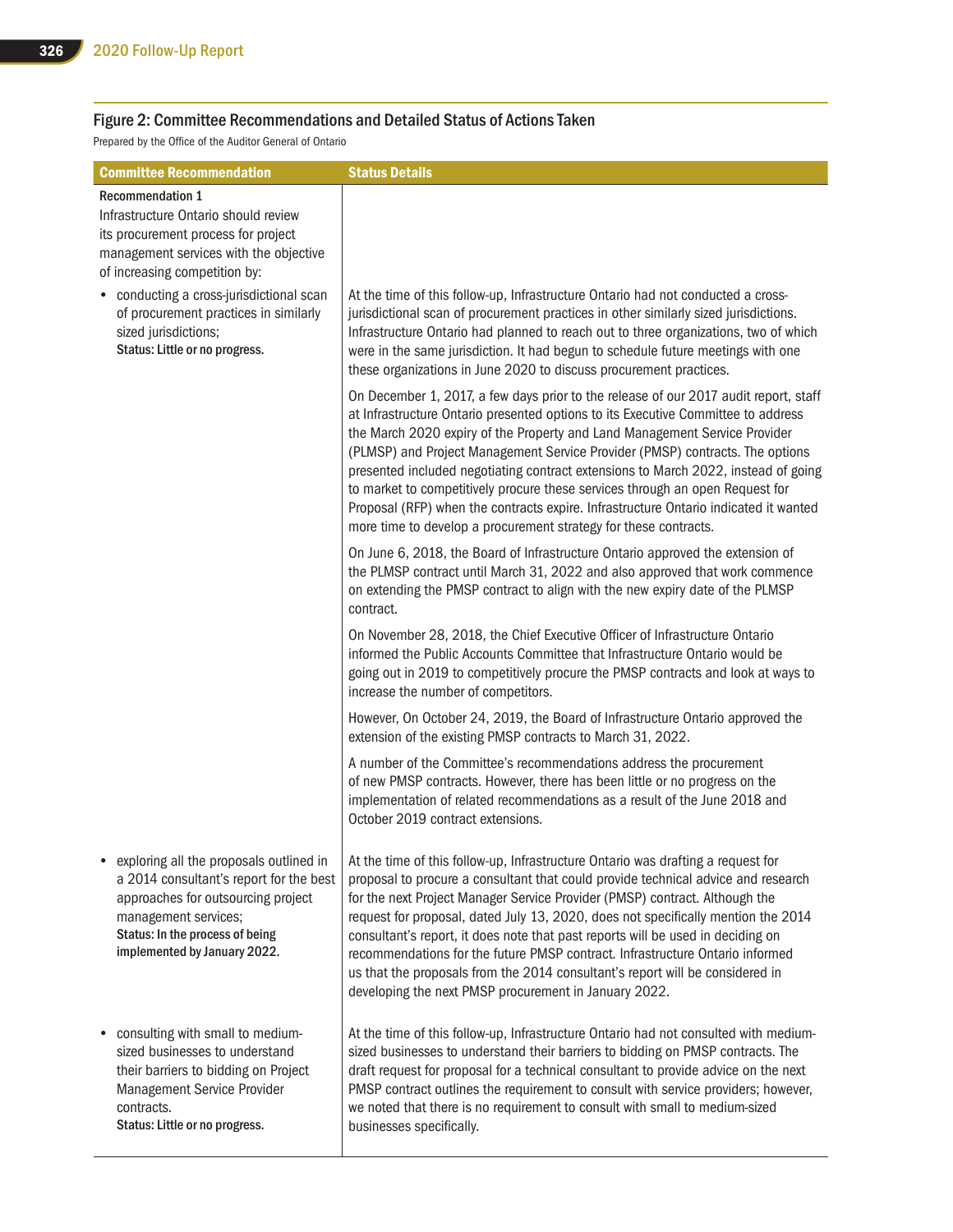| <b>Committee Recommendation</b>                                                                                                                                                                                                                                                                                                                       | <b>Status Details</b>                                                                                                                                                                                                                                                                                                                                                                                                                                                                                                                                                                                                                                                                                                                        |
|-------------------------------------------------------------------------------------------------------------------------------------------------------------------------------------------------------------------------------------------------------------------------------------------------------------------------------------------------------|----------------------------------------------------------------------------------------------------------------------------------------------------------------------------------------------------------------------------------------------------------------------------------------------------------------------------------------------------------------------------------------------------------------------------------------------------------------------------------------------------------------------------------------------------------------------------------------------------------------------------------------------------------------------------------------------------------------------------------------------|
| <b>Recommendation 2</b>                                                                                                                                                                                                                                                                                                                               |                                                                                                                                                                                                                                                                                                                                                                                                                                                                                                                                                                                                                                                                                                                                              |
| Infrastructure Ontario should standardize<br>the Project Management Service Provider<br>(PMSP) deduction regime for all future<br>RFPs for PMSP contracts.<br>Status: In the process of being implemented<br>by January 2022.                                                                                                                         | In March 2020, Infrastructure Ontario extended the Project Manager Service<br>Provider (PMSP) contract until March 2022. This contract was extended to provide<br>more time to prepare a business case for creating a new standard contract using<br>recommendations from our Office's past audit, as well conduct market research and<br>obtain technical advice on a standard PMSP contract.<br>As noted earlier, as of June 2020, Infrastructure Ontario was in the process of                                                                                                                                                                                                                                                            |
|                                                                                                                                                                                                                                                                                                                                                       | drafting a request for proposal to procure a consultant to provide technical advice<br>and research for the next PMSP contract. During our follow-up, Infrastructure Ontario<br>revised the draft request for proposal to require the consultant to incorporate our<br>Office's past audit recommendation on performance and quality management. The<br>proposal also specifically requires the consultant to include standard performance<br>deductions in the new PMSP contracts starting in January 2022. The proposal<br>was posted in August 2020, and Infrastructure Ontario expects the contract to be<br>awarded in October 2020. The advisor's report is expected to be completed by<br><b>July 2021.</b>                           |
| <b>Recommendation 3</b>                                                                                                                                                                                                                                                                                                                               |                                                                                                                                                                                                                                                                                                                                                                                                                                                                                                                                                                                                                                                                                                                                              |
| Infrastructure Ontario should implement<br>a method to incorporate a Project<br>Management Service Provider's (PMSP's)<br>past performance into the future<br>procurement of PMSPs and determine<br>appropriate technical requirements for<br>being awarded future PMSP contracts.<br>Status: In the process of being implemented<br>by January 2022. | During this follow-up, Infrastructure Ontario also revised the draft request for<br>proposal to require the consultant to include recommendations on assessing the<br>past performance of service providers. Infrastructure Ontario informed us that this<br>advice will be used in the procurement of future PMSPs in January 2022.                                                                                                                                                                                                                                                                                                                                                                                                         |
| <b>Recommendation 4</b>                                                                                                                                                                                                                                                                                                                               |                                                                                                                                                                                                                                                                                                                                                                                                                                                                                                                                                                                                                                                                                                                                              |
| Infrastructure Ontario should continuously<br>monitor and collect information on<br>procurements conducted by external<br>project managers and analyze data to<br>ensure the procurement process functions<br>as intended.<br>Status: In the process of being implemented<br>by fall 2020.                                                            | At the time of this follow-up, Infrastructure Ontario had begun to collect<br>procurement data from external project managers, such as, the number of<br>vendors that compete for contracts and which are successful in winning contracts.<br>However, Infrastructure Ontario had not begun to continuously monitor the data.<br>Infrastructure Ontario plans to conduct trend analysis meetings beginning in fall<br>2020 to assess this data on procurements.                                                                                                                                                                                                                                                                              |
| <b>Recommendation 5</b>                                                                                                                                                                                                                                                                                                                               |                                                                                                                                                                                                                                                                                                                                                                                                                                                                                                                                                                                                                                                                                                                                              |
| Infrastructure Ontario should:<br>collect information on the total<br>number of and reasons for manual<br>adds (manually invoked firms) to the<br>vendor of record to determine any<br>trends that suggest non-cost-effective<br>procurement practices;<br>Status: In the process of being<br>implemented by fall 2020.                               | At the time of this follow-up, Infrastructure Ontario had begun to collect some<br>information on the number of times specific vendors that had been manually added<br>to a competition. However, we were unable to identify a noticeable trend due to<br>the limited information collected by Infrastructure Ontario. Infrastructure Ontario<br>had also started collecting information on the reasons why a vendor was manually<br>added, but we found that it had not yet analyzed this information. Infrastructure<br>Ontario informed us that it will begin to analyze this information in fall 2020.<br>Although this analysis has been planned, more timely analysis would be more<br>effective to identify potential issues earlier. |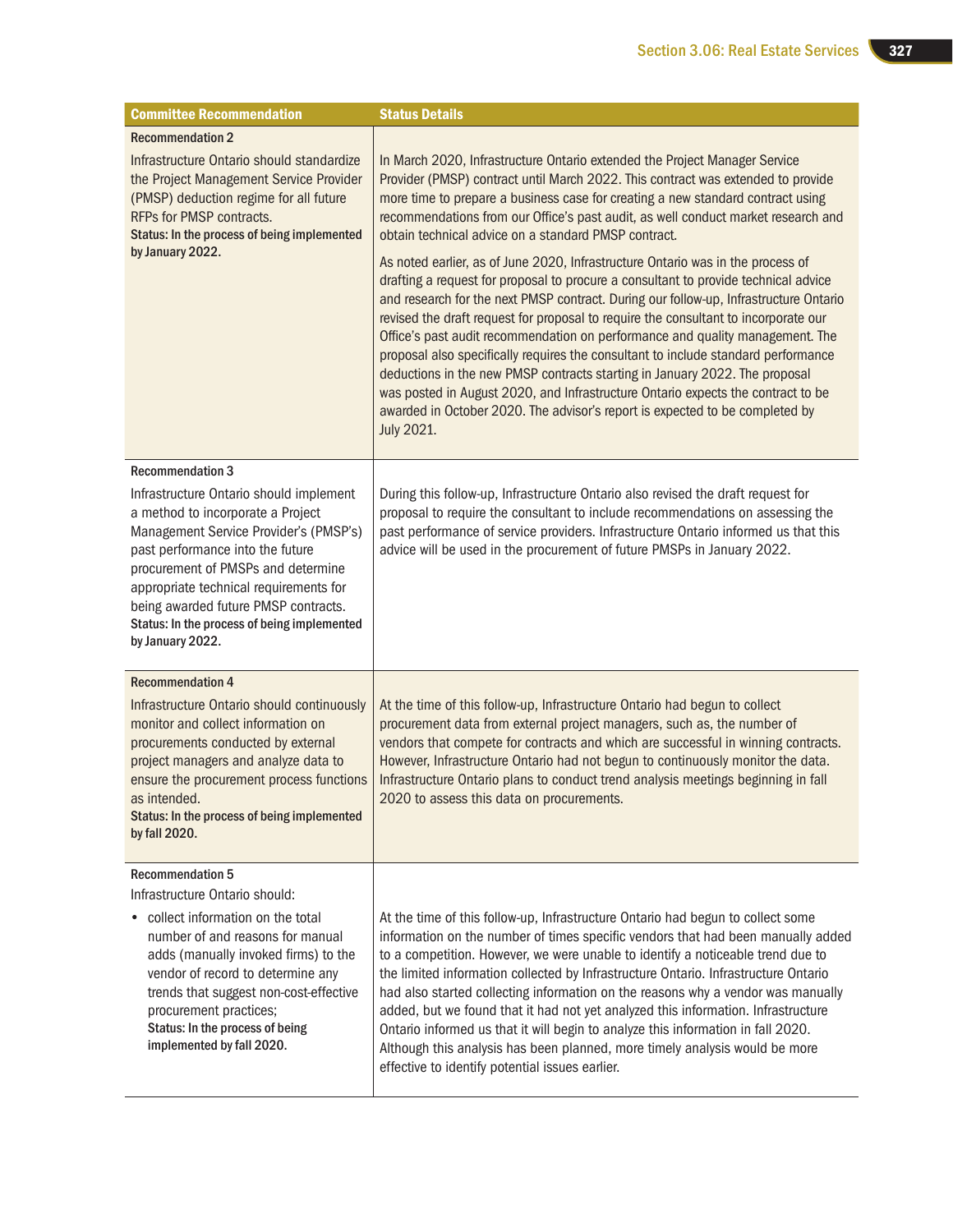| <b>Committee Recommendation</b>                                                                                                                                                                                                     | <b>Status Details</b>                                                                                                                                                                                                                                                                                                                                                                                                                                                                                                                                                                                                                                                                                                                                                                                             |
|-------------------------------------------------------------------------------------------------------------------------------------------------------------------------------------------------------------------------------------|-------------------------------------------------------------------------------------------------------------------------------------------------------------------------------------------------------------------------------------------------------------------------------------------------------------------------------------------------------------------------------------------------------------------------------------------------------------------------------------------------------------------------------------------------------------------------------------------------------------------------------------------------------------------------------------------------------------------------------------------------------------------------------------------------------------------|
| • use the information collected<br>on manual adds to improve its<br>procurement practices to ensure a<br>competitive and economically sound<br>process.<br>Status: Little or no progress                                            | As noted earlier, even though Infrastructure Ontario had begun collecting some<br>information on manual adds, at the time of our follow-up, it had not assessed this<br>information and used it to improve its procurement practices.                                                                                                                                                                                                                                                                                                                                                                                                                                                                                                                                                                             |
| <b>Recommendation 6</b>                                                                                                                                                                                                             |                                                                                                                                                                                                                                                                                                                                                                                                                                                                                                                                                                                                                                                                                                                                                                                                                   |
| Infrastructure Ontario should improve<br>capital project planning by:                                                                                                                                                               |                                                                                                                                                                                                                                                                                                                                                                                                                                                                                                                                                                                                                                                                                                                                                                                                                   |
| • working with the Property and Land<br>Management Service Provider and with<br><b>Project Management Service Providers</b><br>to improve project cost estimates;<br>Status: In the progress of being<br>implemented by March 2021. | In March 2018, Infrastructure Ontario had retained a third-party consultant to<br>review project estimates. Infrastructure Ontario began adding contingencies in<br>its estimates for costs that may be incurred above initial estimates, such as for<br>other specialized consultants, miscellaneous permits, after-hours work, designated<br>substance removal, security guards, remote location factors, and loss of economy<br>of scale. According to Infrastructure Ontario, at the time of this follow-up, not<br>enough projects had been completed to determine whether the contingency cost<br>additions had improved the accuracy of the initial estimates to the actual cost of<br>the projects. Infrastructure Ontario expected to have sufficient data by March 2021<br>to determine this.           |
| reviewing best practices to incentivize<br>project managers to complete projects<br>on time and on budget;<br>Status: In the process of being<br>implemented by January 2022.                                                       | The third-party technical advisor that Infrastructure Ontario was in the process of<br>engaging at the time of this follow-up (see Recommendation 1) is to also research<br>best practices for providing incentives to project managers to complete projects<br>on time and on budget, and make recommendations. The recommendations of the<br>advisor are to be presented to the Board in November 2020, and incorporated into<br>the Project Management Service Provider contracts in January 2022.                                                                                                                                                                                                                                                                                                             |
| • verifying external project managers'<br>reasons for revising completion dates<br>are valid:<br><b>Status: Fully implemented.</b>                                                                                                  | Infrastructure Ontario developed and implemented a guideline in December 2018<br>that outlines the reasons acceptable for project schedule revisions, such as new<br>or additional work not included in the original scope, unusual or adverse weather<br>conditions, and changes in emission reductions or energy efficiency standards. The<br>guideline also requires external managers to provide a description and relevant<br>supporting documentation when project schedule dates are revised.                                                                                                                                                                                                                                                                                                              |
| assessing whether initial budget<br>estimates are reliable for prioritizing<br>projects.<br>Status: In the process of being<br>implemented by fall 2020.                                                                            | Infrastructure Ontario reported that it had intended to develop a performance<br>indicator to monitor the variance between initial budget estimates and actual<br>project costs beginning in April 2020. However, because of the pandemic,<br>priorities shifted and Infrastructure Ontario has not been able to track and assess<br>whether initial budget estimates are reliable for prioritizing projects. According to<br>Infrastructure Ontario, apart from a disruption in operations from staff working<br>remotely, its resources were also redeployed in many cases to work on the<br>construction of two health clinics in response to COVID-19 and in planning for the<br>return to the workplace in government offices. It plans to develop and roll out this<br>performance indicator by fall, 2020. |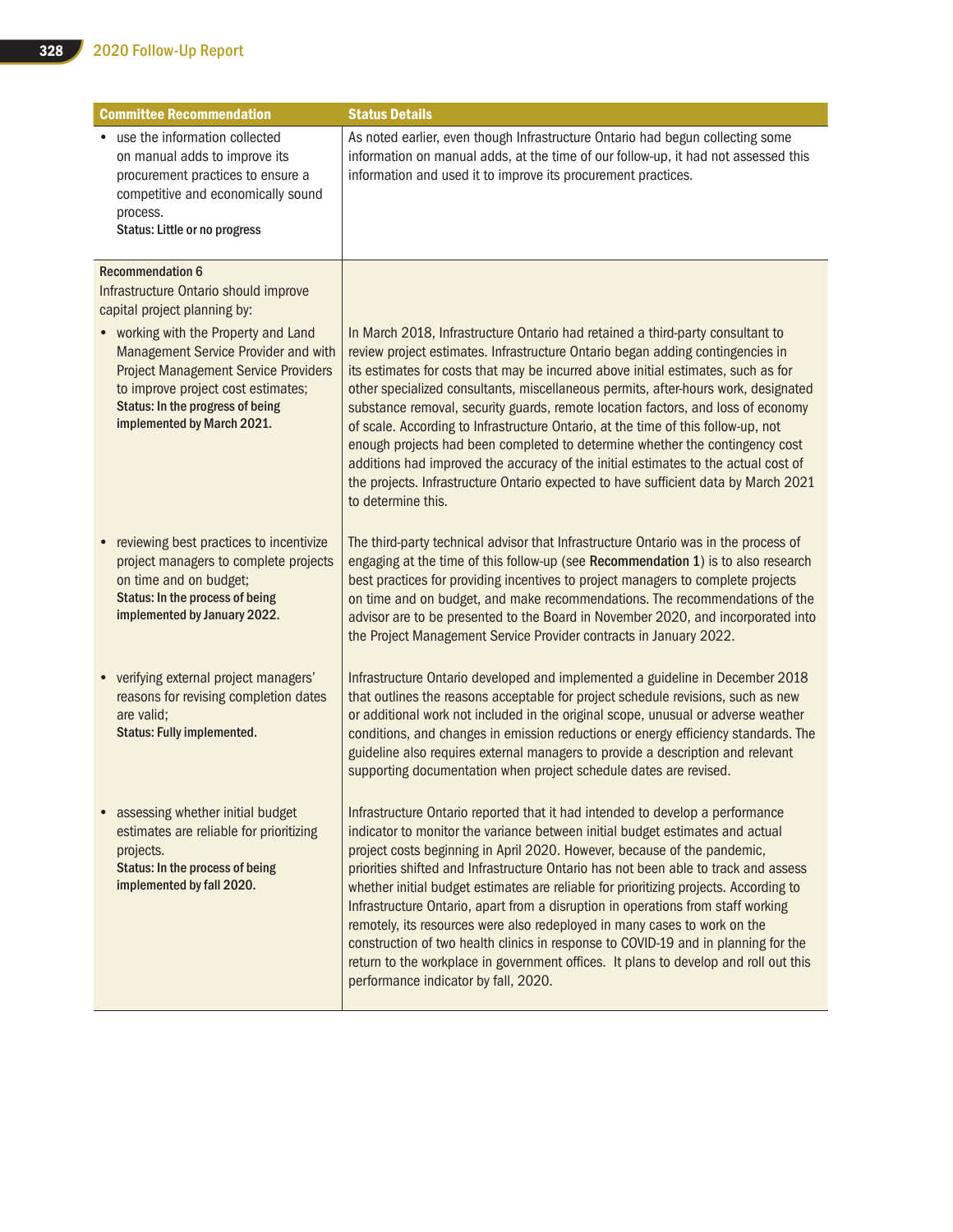| <b>Committee Recommendation</b>                                                                                                                                                                                                                                         | <b>Status Details</b>                                                                                                                                                                                                                                                                                                                                                                                                                                                                                                                                                                                                                                                                  |
|-------------------------------------------------------------------------------------------------------------------------------------------------------------------------------------------------------------------------------------------------------------------------|----------------------------------------------------------------------------------------------------------------------------------------------------------------------------------------------------------------------------------------------------------------------------------------------------------------------------------------------------------------------------------------------------------------------------------------------------------------------------------------------------------------------------------------------------------------------------------------------------------------------------------------------------------------------------------------|
| <b>Recommendation 7</b><br>Infrastructure Ontario should support<br>the effective use of operating and<br>maintenance service contracts for<br>ministries and agencies by:                                                                                              |                                                                                                                                                                                                                                                                                                                                                                                                                                                                                                                                                                                                                                                                                        |
| renewing any expired operating and<br>maintenance service agreements;<br>Status: In the process of being<br>Implemented by September 2021.                                                                                                                              | On June 20, 2019, Infrastructure Ontario proposed a draft agreement to the<br>Ministry to replace the operating and maintenance agreements that had expired in<br>2015. The proposed agreement outlined the real estate services to be provided to<br>ministries and agencies, such as strategic advisory and planning services as well as<br>asset, property and land management services. However, two initiatives will need to<br>be completed to fully implement the new agreement: a new office realty model; and<br>consultations for the transformation of broader public realty. These initiatives are<br>currently under way and scheduled to be completed by September 2021. |
| ensuring that all ministries and<br>agencies have the information they<br>need on the services provided under<br>the operating and maintenance service<br>contracts;<br>Status: Fully implemented.                                                                      | In June 2019, Infrastructure Ontario implemented a customer-service portal that<br>shows the volume, frequency and type of services that ministries and agencies<br>receive specific to each property so that they can determine whether they are<br>receiving the amount and type of services they are paying for.                                                                                                                                                                                                                                                                                                                                                                    |
| monitoring and reviewing on an<br>ongoing basis significant increases in<br>operating and maintenance costs to<br>drive efficiencies.<br><b>Status: Fully implemented</b>                                                                                               | In October 2018 and 2019, Infrastructure Ontario shared information at the Chief<br>Administrative Officer forum on how to offset increasing operating and maintenance<br>expenses, such as wages and energy utility rates. For example, it suggested<br>negotiating price reductions directly with existing service providers and implementing<br>a program aimed at reducing energy consumption. According to Infrastructure<br>Ontario, it plans to share this information annually at the forum, which includes the<br>Chief Administrative Officers from all provincial government ministries.                                                                                    |
| <b>Recommendation 8</b>                                                                                                                                                                                                                                                 |                                                                                                                                                                                                                                                                                                                                                                                                                                                                                                                                                                                                                                                                                        |
| The Ministry of Government and<br><b>Consumer Services and Infrastructure</b><br>Ontario should update the base rents,<br>incorporating a portion to be used to<br>address the deferred maintenance<br>Status: In process of being implemented by<br><b>March 2027.</b> | On April 8, 2020, the Ministry reported to the Committee that rather than continue<br>with the current realty model of charging and collecting base rent from tenants,<br>it is developing a new realty model that will eliminate rents and centralize the<br>funding and management of realty assets. As such, the Ministry is in the process of<br>developing other approaches, such as consolidating office space to help address<br>the capital repair funding gap. It expects to fully implement the new model following<br>the completion of the reconstruction of the Macdonald Block in 2024 and the<br>occupancy of the Grosvenor Tower in 2027.                              |
| <b>Recommendation 9</b>                                                                                                                                                                                                                                                 |                                                                                                                                                                                                                                                                                                                                                                                                                                                                                                                                                                                                                                                                                        |
| The Ministry of Government and<br><b>Consumer Services and Infrastructure</b><br>Ontario should implement a plan to<br>further reduce deferred maintenance in<br>government-owned buildings.<br>Status: Little or no progress.                                          | At the time of this follow-up, the amount of deferred maintenance in government<br>owned buildings had grown to \$862 million. The Ministry and Infrastructure<br>Ontario is currently renovating the Queen's Park complex, which is expected to be<br>completed in 2024. The reconstruction of the Queen's Park complex is estimated<br>to reduce deferred maintenance by \$400 million however, it was already underway<br>during our audit in 2017. Since then, the Ministry has not implemented other<br>initiatives to further reduce deferred maintenance in government-owned buildings.                                                                                         |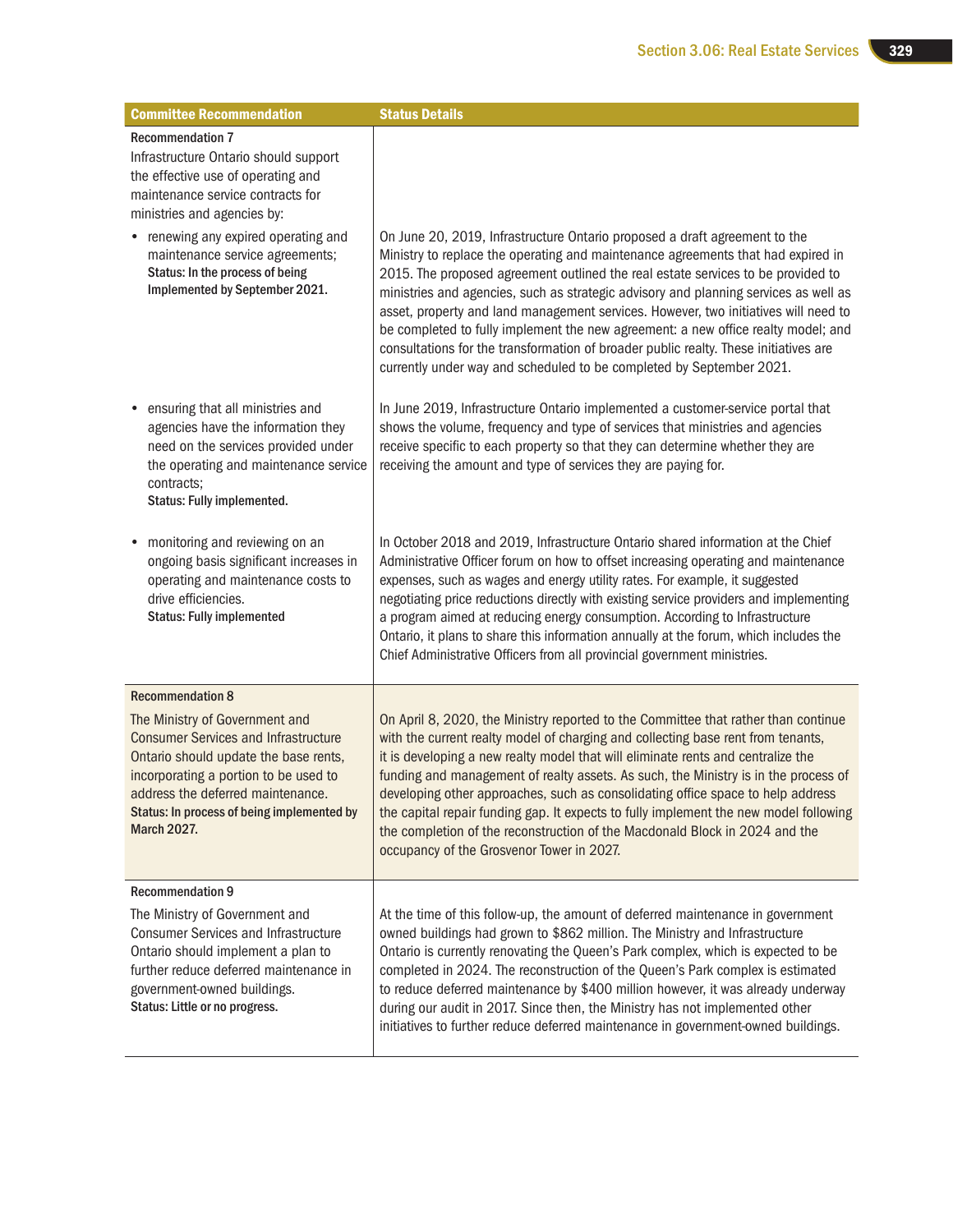| <b>Committee Recommendation</b>                                                                                                                                                                                                                                 | <b>Status Details</b>                                                                                                                                                                                                                                                                                                                                                                                                                                                                                                                                                                                                                                                                                                                                                                                                                          |
|-----------------------------------------------------------------------------------------------------------------------------------------------------------------------------------------------------------------------------------------------------------------|------------------------------------------------------------------------------------------------------------------------------------------------------------------------------------------------------------------------------------------------------------------------------------------------------------------------------------------------------------------------------------------------------------------------------------------------------------------------------------------------------------------------------------------------------------------------------------------------------------------------------------------------------------------------------------------------------------------------------------------------------------------------------------------------------------------------------------------------|
| <b>Recommendation 10</b>                                                                                                                                                                                                                                        |                                                                                                                                                                                                                                                                                                                                                                                                                                                                                                                                                                                                                                                                                                                                                                                                                                                |
| The Ministry of Government and<br>Consumer Services should set a<br>reasonable timeline for reducing office<br>space usage in government properties to<br>180 rentable square feet per person.<br>Status: In the process of being implemented<br>by March 2027. | In February 2019, the Treasury Board Secretariat approved amendments to<br>Ontario's Realty Directive to incorporate a new standard for office accommodation<br>space. On February 27, 2020, Cabinet ratified the approval of up to 180 rentable<br>square feet or 160 useable square feet per workspace and a minimum sharing<br>ratio of 1.3 staff persons per workspace. The Ministry has completed an office<br>optimization plan for several downtown Toronto locations and for five regional<br>hubs (London, Kingston, Oshawa, North Bay and Sudbury) that have the greatest<br>opportunities for decreasing office space footprints, reducing reliance on costly<br>leased space, and achieving the greatest annual rent savings. The expected<br>completion date for the Toronto and regional office optimization plan is March 2027. |
| <b>Recommendation 11</b>                                                                                                                                                                                                                                        |                                                                                                                                                                                                                                                                                                                                                                                                                                                                                                                                                                                                                                                                                                                                                                                                                                                |
| Infrastructure Ontario should continue<br>to reduce the costs associated with<br>maintaining vacant buildings by:                                                                                                                                               |                                                                                                                                                                                                                                                                                                                                                                                                                                                                                                                                                                                                                                                                                                                                                                                                                                                |
| • following a current divestment plan<br>approved by the Government for all<br>vacant buildings intended for disposal;                                                                                                                                          | The following three Orders-in-Council were approved to dispose of 327 properties<br>in the government's real estate portfolio (if they were no longer needed for<br>government use):                                                                                                                                                                                                                                                                                                                                                                                                                                                                                                                                                                                                                                                           |
| Status: In the process of being<br>implemented by March 2024.                                                                                                                                                                                                   | December 2018: Disposal approved for up to 231 government properties<br>٠<br>identified as surplus in the portfolio.                                                                                                                                                                                                                                                                                                                                                                                                                                                                                                                                                                                                                                                                                                                           |
|                                                                                                                                                                                                                                                                 | August 2019: Disposal approved for up to 11 additional government properties<br>identified as surplus in the portfolio.                                                                                                                                                                                                                                                                                                                                                                                                                                                                                                                                                                                                                                                                                                                        |
|                                                                                                                                                                                                                                                                 | March 2020: Disposal approved for up to 85 additional government properties<br>٠<br>identified as surplus in the portfolio.                                                                                                                                                                                                                                                                                                                                                                                                                                                                                                                                                                                                                                                                                                                    |
|                                                                                                                                                                                                                                                                 | As of June 17, 2020, Infrastructure Ontario had disposed of 62 properties; it expects<br>to dispose of the remaining 265 government properties by the end of March 2024.                                                                                                                                                                                                                                                                                                                                                                                                                                                                                                                                                                                                                                                                       |
| • consistently tracking building vacancy<br>data.<br>Status: Fully implemented.                                                                                                                                                                                 | On March 1, 2020, Infrastructure Ontario implemented a centralized database that<br>integrates the tracking of vacant building information with changes in occupancy<br>status. The dates of all vacancies in the real estate portfolio previously tracked<br>manually are now uploaded into the database. As of March 31, 2020, there were 514<br>vacant buildings with a total annual operating and maintenance cost of \$9,630,765.                                                                                                                                                                                                                                                                                                                                                                                                         |
| <b>Recommendation 12</b>                                                                                                                                                                                                                                        |                                                                                                                                                                                                                                                                                                                                                                                                                                                                                                                                                                                                                                                                                                                                                                                                                                                |
| Infrastructure Ontario, in conjunction<br>with the Ministry of Government and<br>Consumer Services, in order to comply<br>with AODA, should:                                                                                                                    |                                                                                                                                                                                                                                                                                                                                                                                                                                                                                                                                                                                                                                                                                                                                                                                                                                                |
| • assess the current level of accessibility<br>of government properties;<br>Status: In the process of being<br>implemented by March 2021.                                                                                                                       | Infrastructure Ontario is currently assessing the accessibility of government<br>buildings in use and buildings that may be put into use. As of March 17, 2020, 525<br>of 783 buildings had been assessed. The remaining assessments are expected to<br>be completed by March 2021.                                                                                                                                                                                                                                                                                                                                                                                                                                                                                                                                                            |
| • review and prioritize properties for<br>potential and future investment to<br>improve accessibility;<br>Status: Little or no progress.                                                                                                                        | In conjunction with Infrastructure Ontario, the Ministry will review the results of<br>the accessibility assessments and prioritize properties for potential and future<br>investment to improve accessibility.                                                                                                                                                                                                                                                                                                                                                                                                                                                                                                                                                                                                                                |
| • execute based on an approved and<br>funded government plan.<br>Status: Little or no progress.                                                                                                                                                                 | On April 8, 2020, the Ministry reported to the Committee that once a funding plan<br>is developed and approved, Infrastructure Ontario will then be able to make the<br>required accessibility changes to government properties.                                                                                                                                                                                                                                                                                                                                                                                                                                                                                                                                                                                                               |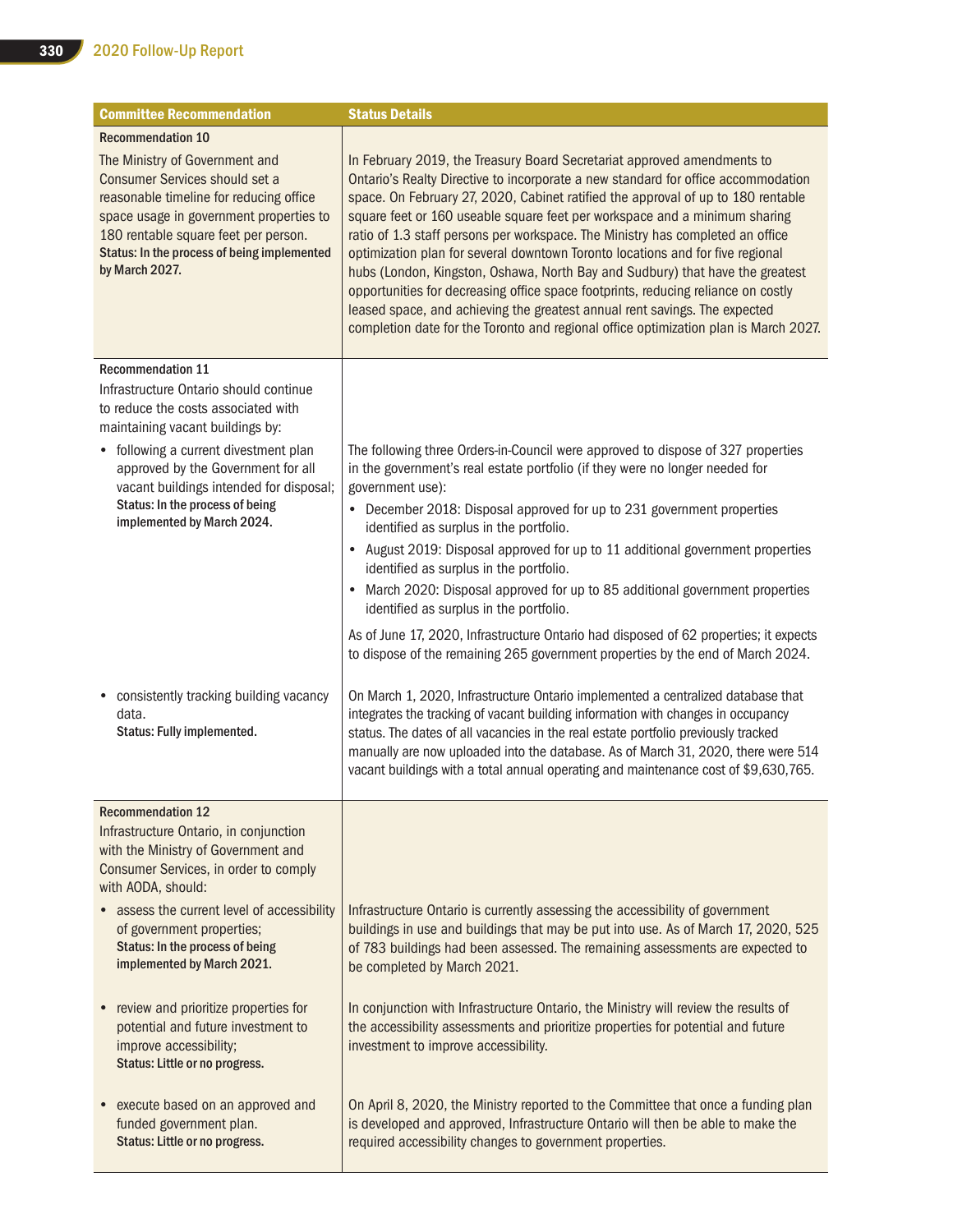| <b>Committee Recommendation</b>                                                                                                                                                                                                                                                                                                                                               | <b>Status Details</b>                                                                                                                                                                                                                                                                                                                                                                                                                                                                                                                                                                                                                                                                                                                                                                                      |
|-------------------------------------------------------------------------------------------------------------------------------------------------------------------------------------------------------------------------------------------------------------------------------------------------------------------------------------------------------------------------------|------------------------------------------------------------------------------------------------------------------------------------------------------------------------------------------------------------------------------------------------------------------------------------------------------------------------------------------------------------------------------------------------------------------------------------------------------------------------------------------------------------------------------------------------------------------------------------------------------------------------------------------------------------------------------------------------------------------------------------------------------------------------------------------------------------|
| <b>Recommendation 13</b><br>The Ministry of Government and<br><b>Consumer Services should review</b><br>the operating model for government<br>properties, including exploring different<br>delivery options, which transfer<br>responsibility from Project Management<br>Service Providers to the Ministry.<br>Status: In the process of being implemented<br>September 2021. | The Ministry engaged all ministries to assess their resource requirements and<br>develop a business case for a new real estate model. In December 2019,<br>this model was approved by the Treasury Board. The new model will transfer<br>responsibility for government properties from Project Management Service Providers<br>to the Ministry, which will be solely accountable for overseeing properties using<br>centralized funding and decision-making. The work to implement the new model<br>and its oversight and accountability measures is expected to be completed by<br>September 2021.                                                                                                                                                                                                        |
| <b>Recommendation 14</b><br>Infrastructure Ontario should improve<br>how variations (i.e., work not originally<br>included in the Alternative Financing<br>and Procurement (AFP) agreement) are<br>handled and reduce the risk for hospitals<br>to use outside vendors in all future AFP<br>agreements.<br><b>Status: Fully Implemented.</b>                                  | Between February 2017 and November 2018, Infrastructure Ontario revised the AFP<br>template agreement to address issues that had been raised by facility owners on<br>existing projects. For example, it provided a clearer definition of reimbursable costs,<br>clarified how mark-ups are calculated, added further requirements to substantiate<br>costs, and gave owners more discretion over requiring project companies to<br>competitively tender variations. These revisions apply to both the construction and<br>operations phases of projects and have been included in agreements for all new<br>AFP projects. Also, Infrastructure Ontario reported to the Committee that it will<br>continue making changes to the AFP agreements as needed through its Continuous<br>Improvement Committee. |
| <b>Recommendation 15</b><br>Infrastructure Ontario should clearly<br>define contractors' responsibilities and<br>types of failures, especially availability<br>failures, during the maintenance phase<br>of all future Alternative Financing and<br>Procurement agreements.<br>Status: Fully Implemented.                                                                     | Infrastructure Ontario reported that all Alternative Financing and Procurement<br>(AFP) agreements after September 2019 define categories of performance failures<br>to ensure that contractors comply with their obligations during the maintenance<br>phase of the project. In addition, Infrastructure Ontario created a training program<br>for facility owners and contractors on contractors' obligations contained in the<br>agreements. Infrastructure Ontario also reviewed past AFP agreements and clarified<br>what falls under availability or service failures through two bulletins issued to<br>hospitals in April 2018 and June 2018.                                                                                                                                                      |
| <b>Recommendation 16</b><br>Infrastructure Ontario should:<br>be mandated to support public-<br>private partnership (P3) hospital<br>clients for the duration of the P3<br>agreement (including during the<br>dispute resolution process), taking<br>into account feedback provided by<br>hospitals and other P3 assets; and<br><b>Status: Fully implemented.</b>             | On July 25, 2019, Infrastructure Ontario began providing contract management<br>advisory support to 16 hospitals during the maintenance phase of P3 (AFP) project<br>agreements. The cost of these advisory services is estimated to be \$150,000<br>per hospital per year, and includes dedicated technical assistance, decision<br>support, capital planning, and assistance with financial, legal, and energy matters.<br>Infrastructure Ontario will use unspent capital funds in the original project budget<br>to cover the costs associated with these advisory services. Infrastructure Ontario<br>and the MOH formalized the provision of such services via a Memorandum of<br>Understanding dated August 2019.                                                                                   |

ш